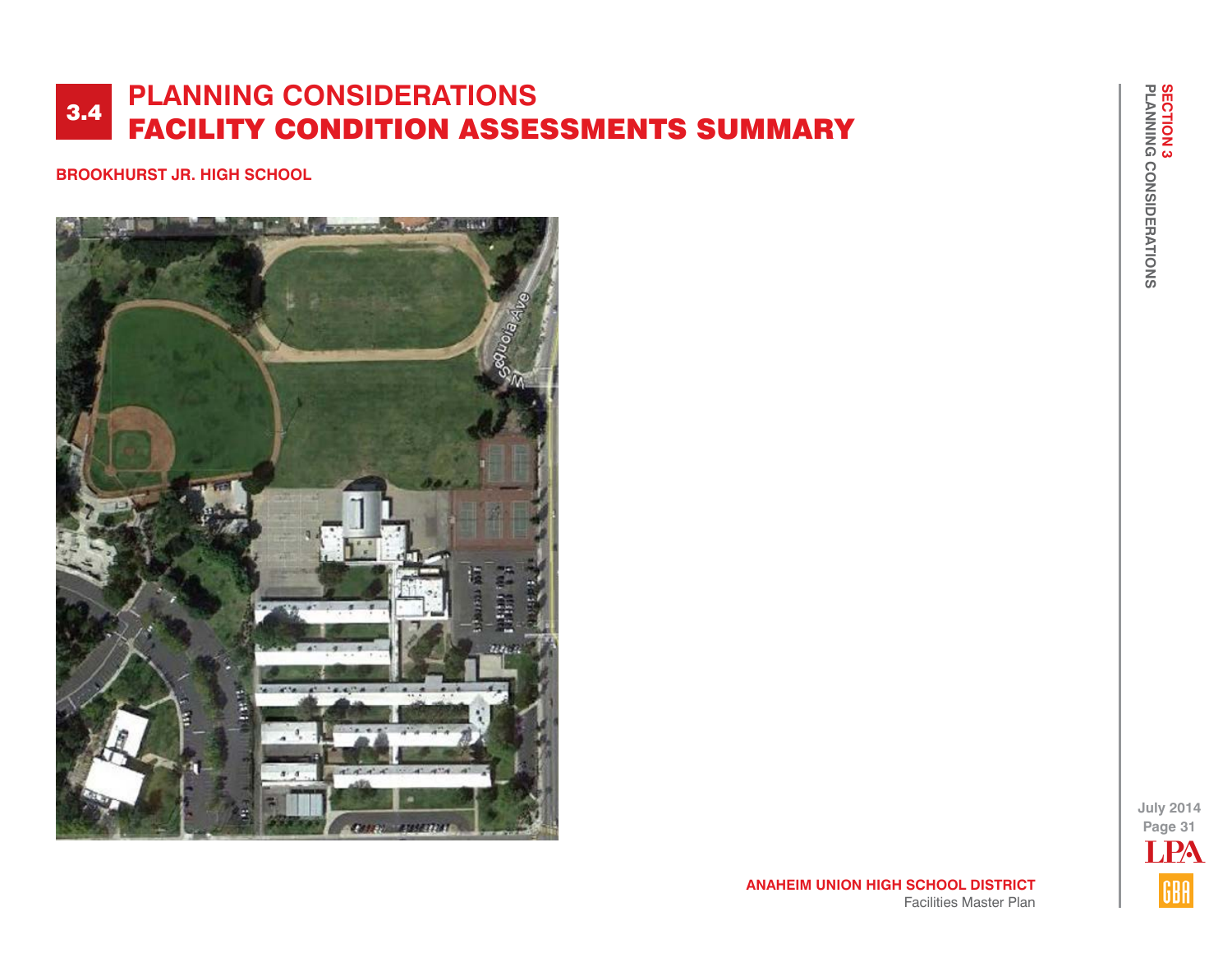### **BROOKHURST JR. HIGH SCHOOL**

#### 601 North Brookhurst Street Anaheim, CA 92801

| Year Constructed                                                  | 1956                                                                                                       |
|-------------------------------------------------------------------|------------------------------------------------------------------------------------------------------------|
| Year Last Modernized                                              | 1993                                                                                                       |
| <b>Current Enrollment</b><br>Grade Levels<br>Administrative Staff | 1250<br>7-8<br>3 Administrators<br>2 Counselors<br>1 Psychologist<br>1 SLP<br>46 Teachers<br>28 Classified |

Square Footage 107,543 Site Size (acres) 18.5

### GREATEST NEEDS:

- Highest Program Needs:
	- o Safety & Security Upgrades
	- o Exterior Student Quads and Courtyards
- ▶ Need to improve campus safety/security including potential relocation of existing administration offices to open directly to the Brookhurst St. parking lot.
- ▶ Need to add more science, STEM, and computer labs.
- ▶ Need to address campus pedestrian and vehicular circulation issues.
- Additional PF lockers are needed.
- Need to add more restrooms on campus.
- Secure classrooms facing Crescent Ave.





## CONDITION ASSESSMENT

Brookhurst Junior High School began serving the community in 1956. The 18.5 acre site is located at 601 N. Brookhurst Street, Anaheim, CA 92801.

Brookhurst JHS was last modernized over twenty years ago in 1993 and the existing interior finishes are worn and need to be replaced. Classroom ceiling tiles are sagging. A major portion of the door hardware needs to be replaced to meet ADA requirements. The existing restrooms need upgrading. Additional restroom facilities are needed.

The boys and girls locker rooms are in poor condition. In addition to standard upgrades, more P.E. lockers are required. The roof skylights and ventilation in the gym need to be addressed.

The Media Center is undersized and in need of an expansion/upgrade. Brookhurst JHS is currently lacking science, STEM, and computer labs. At present, there are 8 science teachers with only 4 science labs. It was suggested converting the underutilized old woodshop, Classroom 11, to a STEM Lab. He also suggested converting the large Classroom 19 to a STEM video production facility. Finally, it was suggested Classroom 32 be converted to a Science Lab as it is 1/3 larger than a standard classroom. The band room requires additional storage.

The window systems throughout the campus need to be replaced and the existing roofing is in need of a tune-up.

Total number of classrooms is 45 with 29 standard classrooms, 3 computer labs, 4 science labs, 1 art, 1 band, 1 choir, 1 drama, 2 special education, 2 home economics classrooms and 1 parent room.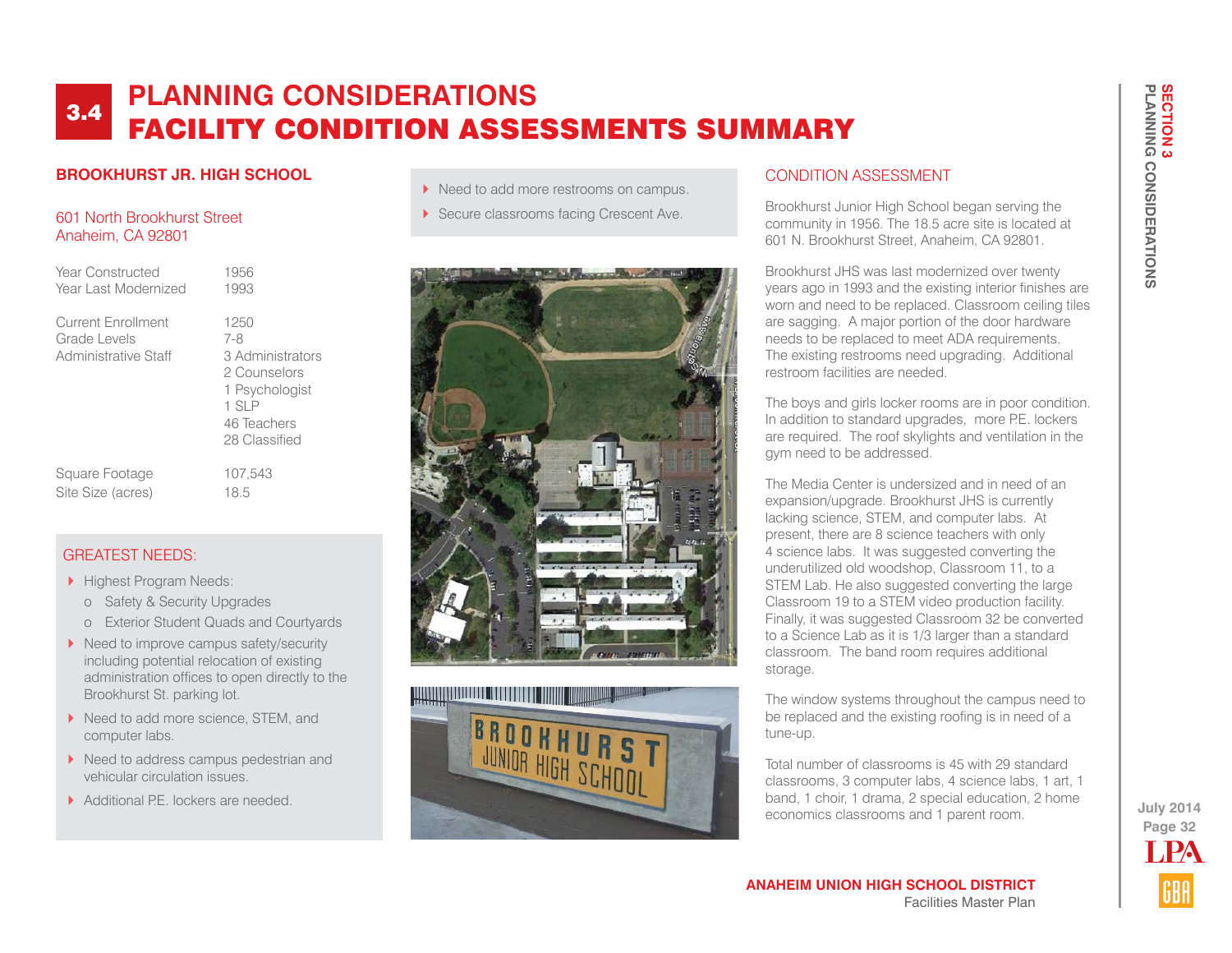### **BROOKHURST JR. HIGH SCHOOL**

### SITE CONDITIONS

Parking, drop-off, access, and wayfinding at the campus are difficult. What appears to be visitor parking along Brookhurst Street and Crescent Ave. is not meant for public use. Visitors are supposed to park in the large lot to the northeast, but that is not made readily clear. The Administration Building is set back from the perimeter which requires visitors to enter campus prior to passing through security areas. It is recommended that campus administration be moved and the entry/exit traffic along Brookhurst St. (high speed traffic) and Crescent Ave. (safer) be reconfigured to address these multiple issues. Parking should also be evaluated.

School security is an ongoing concern. Tall perimeter fencing needs to be added at the adjacent city park (1,320 l.f.), along Brookhurst at the northeast (960 l.f.) and along Crescent Ave (600 l.f.).

The campus hardscape is in need of considerable improvement. Much of the existing asphalt paving area is in poor condition (121,200 s.f.). The Brookhurst St. and Crescent Ave. parking lots need to be reconfigured (17,200 s.f.). Much of the concrete paving is broken and cracked (19,000 s.f.). Existing walkways are too narrow and need to be replaced (35,000 s.f.). The existing drinking fountains also need to be replaced to address accessibility concerns.

The finger plan design with tree lined courtyards between the buildings has presented problems. The trees have impacted the sewer and domestic water lines running through the same courtyards. The courtyards and quad are subject to ponding and flooding as is the north edge of the track. The courtyard spaces are underutilized on this small

campus and could be converted to outdoor learning areas. (63,000 s.f.).

The existing irrigation systems needs to be replaced (6 acres). The tennis courts need to be resurfaced (37,000 s.f.) with new fencing and windscreens added. The District requested the addition of a sixth tennis court. A backstop should be added to the softball field and the non-DSA athletic storage rooms need to be replaced.

The lunch areas lack shelter and need shade structures as currently there are none. The campus marquee should be upgraded to digital.

## BUILDING SYSTEMS

#### PLUMBING

The domestic water, sewer, and gas lines need to be replaced. Provide a gas earthquake shutoff valve. Evaluate the existing storm drain system, roof gutters, and downspouts; and repair/replace as required.

#### **MECHANICAL**

Modernized in 1993, the rooftop package units are well past typical life cycle. Add a ventilation system in the gym. Replace the EMS system.

#### **ELECTRICAL**

While the campus power system was upgraded in 1993, some existing panels need replacement at the kitchen and gym locker rooms. Provide new site and parking lot lighting with LED technology for energy efficiency. Where required, interior lighting should be replaced.

The existing telephone/data, CATV, CCTV, clock/ intercom, and fire alarm systems need to be replaced. A new security system is needed.

**Page 33 July 2014** LPA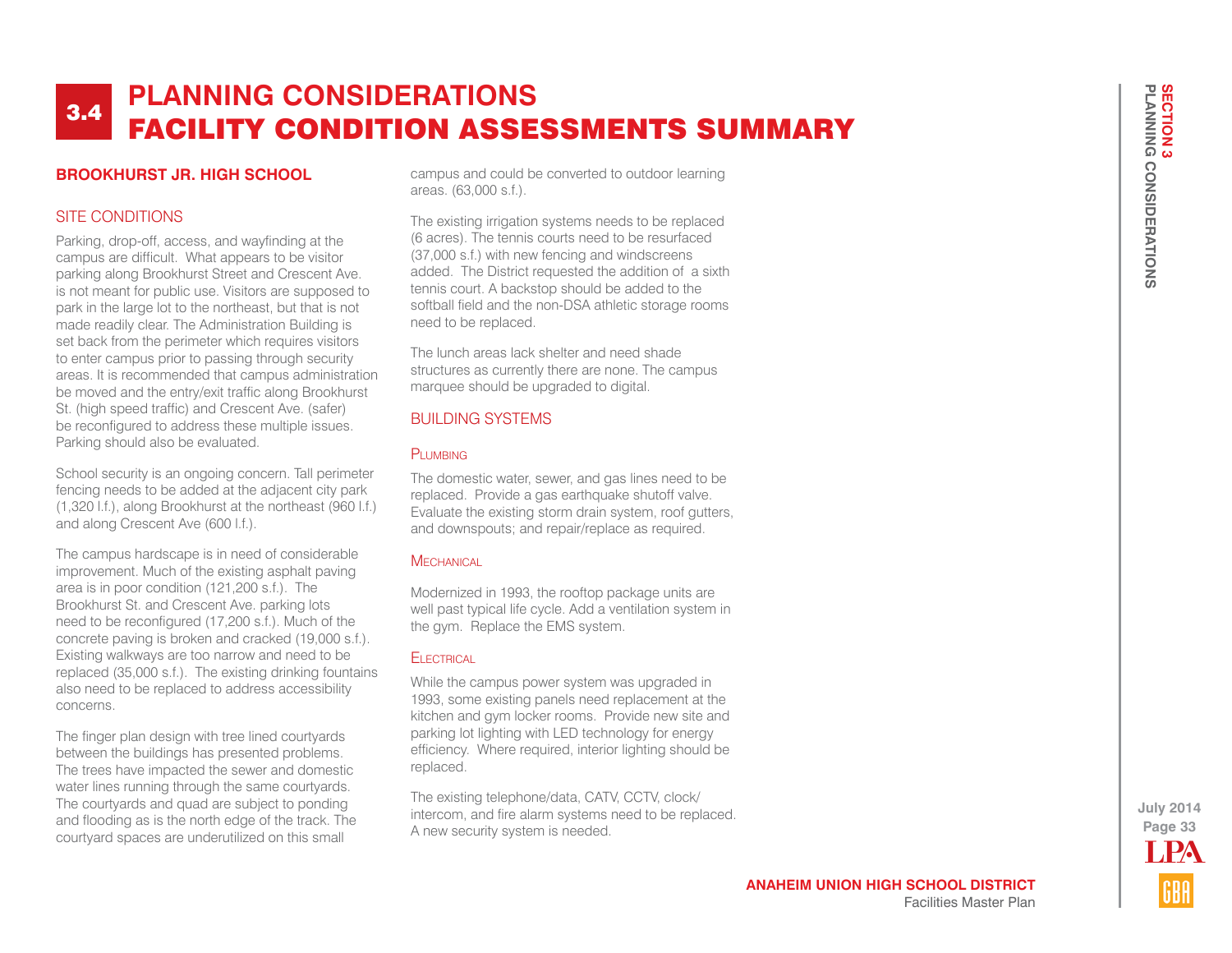

Need additional science, STEM and computer labs. Locker rooms need additional lockers.





Need to reconfigure campus entry/exit.



Convert turf courtyards to paved outdoor learning areas. Upgrade campus marquee to digital format.





Need to install tall security fencing.







Widen concrete sidewalks. The concrete sidewalks. Campus wayfinding is difficult. More restrooms needed on campus.

**ANAHEIM UNION HIGH SCHOOL DISTRICT** Facilities Master Plan

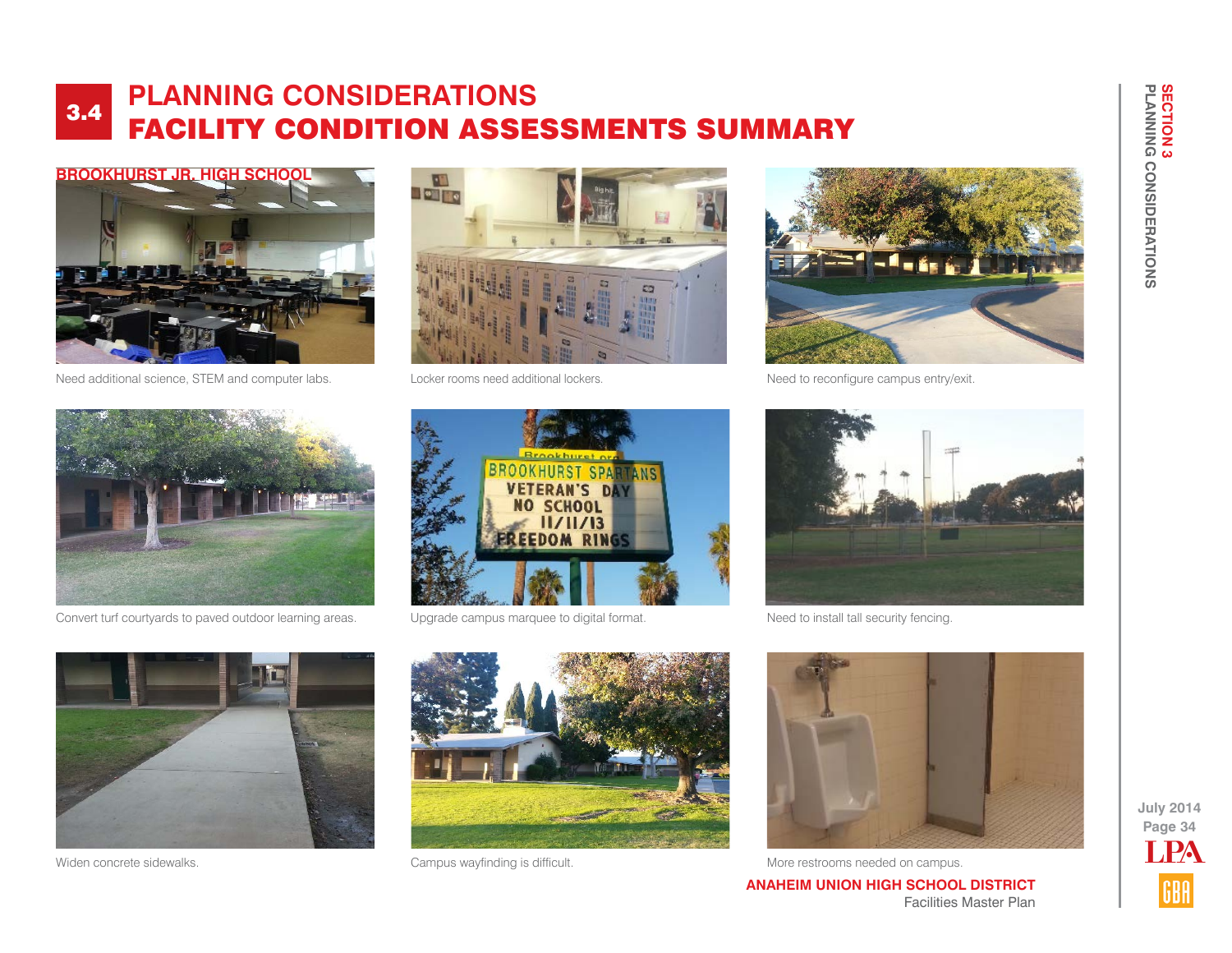## **BROOKHURST JR. HIGH SCHOOL**



**Page 35 July 2014** LPA